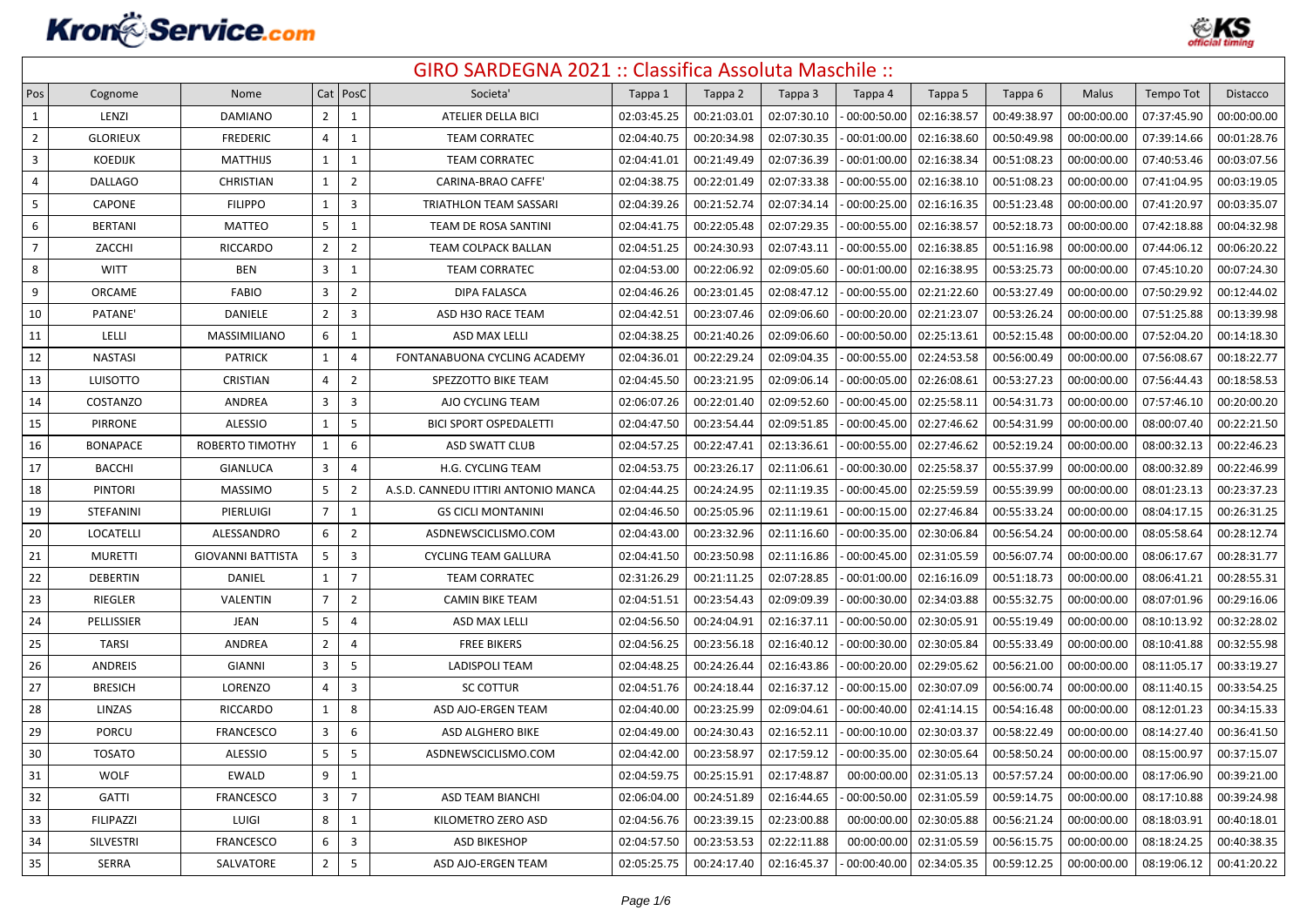

| Pos | Cognome            | Nome                   |                | $Cat$   PosC   | Societa'                             | Tappa 1     | Tappa 2     | Tappa 3     | Tappa 4     | Tappa 5     | Tappa 6     | Malus       | Tempo Tot   | Distacco    |
|-----|--------------------|------------------------|----------------|----------------|--------------------------------------|-------------|-------------|-------------|-------------|-------------|-------------|-------------|-------------|-------------|
| 36  | ARABI              | PASQUALE               | 4              | 4              | <b>CICLISTICA SABINA</b>             | 02:04:40.25 | 00:24:29.49 | 02:22:12.87 | 00:00:05.00 | 02:30:05.59 | 00:58:23.99 | 00:00:00.00 | 08:19:47.19 | 00:42:01.29 |
| 37  | <b>GALLUZZO</b>    | ALESSANDRO             | 4              | 5              | <b>ASD BIKE STUDIO</b>               | 02:05:10.25 | 00:24:12.16 | 02:17:46.11 | 00:00:15.00 | 02:34:03.13 | 00:59:12.50 | 00:00:00.00 | 08:20:09.15 | 00:42:23.25 |
| 38  | <b>DEMELAS</b>     | <b>ANTONIO</b>         | $\overline{4}$ | 6              | ASD AJO-ERGEN TEAM                   | 02:05:05.25 | 00:24:07.90 | 02:16:40.12 | 00:00:40.00 | 02:36:14.38 | 00:59:11.99 | 00:00:00.00 | 08:20:39.64 | 00:42:53.74 |
| 39  | MARSEGLIA          | <b>GIUSEPPE</b>        | 5              | 6              | <b>CYCLE TEAM NOVARA</b>             | 02:05:58.25 | 00:25:01.14 | 02:17:46.66 | 00:00:00.00 | 02:36:15.13 | 00:56:07.49 | 00:00:00.00 | 08:21:08.67 | 00:43:22.77 |
| 40  | <b>BRUGNAMI</b>    | <b>GIANLUCA</b>        | $\overline{7}$ | $\overline{3}$ | PERUGIA BIKE                         | 02:13:58.26 | 00:24:55.38 | 02:16:58.36 | 00:00:00.00 | 02:31:06.63 | 00:59:27.01 | 00:00:00.00 | 08:26:25.64 | 00:48:39.74 |
| 41  | MAZZARA            | <b>NICOLA</b>          | 5              | $\overline{7}$ | A.S.D. PANORMUS                      | 02:16:31.27 | 00:25:48.37 | 02:17:53.14 | 00:00:10.00 | 02:31:44.89 | 00:57:56.75 | 00:00:00.00 | 08:29:44.42 | 00:51:58.52 |
| 42  | ROS                | ANDREA                 | 3              | 8              | ASDNEWSCICLISMO.COM                  | 02:05:06.00 | 00:25:09.92 | 02:22:18.12 | 00:00:35.00 | 02:36:29.85 | 01:06:51.26 | 00:00:00.00 | 08:35:20.15 | 00:57:34.25 |
| 43  | DESOVANNI          | <b>STEFANO</b>         | 5              | 8              | <b>GC VARZI</b>                      | 02:13:55.76 | 00:25:24.64 | 02:18:50.62 | 00:00:00.00 | 02:36:14.63 | 01:01:11.25 | 00:00:00.00 | 08:35:36.90 | 00:57:51.00 |
| 44  | <b>GRAZIANO</b>    | <b>ROBERTO</b>         | 6              | 4              | ASDNEWSCICLISMO.COM                  | 02:05:08.50 | 00:25:29.90 | 02:30:58.39 | 00:00:35.00 | 02:36:31.14 | 01:06:51.26 | 00:00:00.00 | 08:44:24.19 | 01:06:38.29 |
| 45  | <b>BARTOLI</b>     | <b>MICHELE</b>         | 8              | $\overline{2}$ | AS COOPERTATORI UNIPOL               | 02:19:25.04 | 00:25:58.62 | 02:20:21.15 | 00:00:00.00 | 02:36:30.60 | 01:02:27.00 | 00:00:00.00 | 08:44:42.41 | 01:06:56.51 |
| 46  | DAGA               | SALVATORE              | $\overline{7}$ | $\overline{4}$ | ASD ALGHERO BIKE                     | 02:14:14.76 | 00:25:22.88 | 02:30:54.18 | 00:00:10.00 | 02:36:29.64 | 00:59:20.75 | 00:00:00.00 | 08:46:12.21 | 01:08:26.31 |
| 47  | <b>MESCHINI</b>    | <b>RICCARDO</b>        | $\mathbf{1}$   | 9              | <b>CICLISTICA SABINA</b>             | 02:09:38.25 | 00:24:57.90 | 02:24:02.38 | 00:00:05.00 | 02:54:03.18 | 00:56:15.49 | 00:00:00.00 | 08:48:52.20 | 01:11:06.30 |
| 48  | <b>MORANDI</b>     | LORENZO                | 5              | 9              | <b>BICI TEAM FRANCY</b>              | 02:14:18.76 | 00:25:17.38 | 02:20:20.91 | 00:00:25.00 | 02:52:13.18 | 00:59:17.24 | 00:00:00.00 | 08:51:02.47 | 01:13:16.57 |
| 49  | <b>CIFARELLI</b>   | <b>NICOLA</b>          | $\overline{7}$ | 5              | ASD SIRINO BIKE                      | 02:21:41.03 | 00:26:11.85 | 02:26:11.22 | 00:00:00.00 | 02:36:30.10 | 01:01:32.50 | 00:00:00.00 | 08:52:06.70 | 01:14:20.80 |
| 50  | PERDUCA            | <b>MARIO FRANCO</b>    | 6              | 5              | <b>CYCLING TEAM OLTREPO</b>          | 02:14:11.51 | 00:24:59.12 | 02:24:57.38 | 00:00:00.00 | 02:45:39.40 | 01:02:59.00 | 00:00:00.00 | 08:52:46.41 | 01:15:00.51 |
| 51  | <b>DALLAGO</b>     | <b>STEFANO</b>         | 8              | $\overline{3}$ | G.S. ALTO ADIGE                      | 02:19:29.27 | 00:26:52.88 | 02:22:30.67 | 00:00:30.00 | 02:41:46.65 | 01:03:13.00 | 00:00:00.00 | 08:53:22.47 | 01:15:36.57 |
| 52  | <b>KAMALICH</b>    | <b>ANDREA EMANUELE</b> | 4              | $\overline{7}$ | ASDILETTANTISTICA I BRIC ALESSANDRIA | 02:19:25.78 | 00:26:40.12 | 02:21:52.42 | 00:00:00.00 | 02:43:10.90 | 01:04:35.01 | 00:00:00.00 | 08:55:44.23 | 01:17:58.33 |
| 53  | <b>RONCELLI</b>    | ANDREA                 | 5              | 10             | <b>SC COTTUR</b>                     | 02:04:52.00 | 00:24:33.43 | 02:37:27.69 | 00:00:15.00 | 02:47:10.87 | 01:02:06.26 | 00:00:00.00 | 08:55:55.25 | 01:18:09.35 |
| 54  | <b>FRANCAVILLA</b> | <b>SERGIO</b>          | 5              | 11             | PROFESSIONE CICLISMO                 | 02:19:29.28 | 00:26:17.36 | 02:22:16.12 | 00:00:20.00 | 02:43:09.91 | 01:05:35.01 | 00:00:00.00 | 08:56:27.68 | 01:18:41.78 |
| 55  | MONTICELLI         | MATTEO                 | 4              | 8              | <b>SC PRO-BIKE</b>                   | 02:19:40.27 | 00:25:18.11 | 02:22:15.12 | 00:00:00.00 | 02:48:52.91 | 01:02:21.25 | 00:00:00.00 | 08:58:27.66 | 01:20:41.76 |
| 56  | <b>CRISTINI</b>    | <b>MARCO</b>           | $\overline{2}$ | 6              | ASD ROCCASECCA BIKE                  | 02:19:31.27 | 00:25:12.36 | 02:26:03.67 | 00:00:10.00 | 02:43:19.90 | 01:04:47.00 | 00:00:00.00 | 08:58:44.20 | 01:20:58.30 |
| 57  | AMADI              | <b>FABIO</b>           | 5              | 12             | ARCI BACCANO                         | 02:21:51.53 | 00:26:26.81 | 02:23:17.88 | 00:00:00.00 | 02:46:00.15 | 01:02:44.75 | 00:00:00.00 | 09:00:21.12 | 01:22:35.22 |
| 58  | <b>TRINEI</b>      | <b>FABRIZIO</b>        | 8              | $\overline{4}$ | <b>AVIS SASSOFERRATO</b>             | 02:21:43.79 | 00:26:54.09 | 02:26:05.42 | 00:00:00.00 | 02:45:52.15 | 01:02:57.75 | 00:00:00.00 | 09:03:33.20 | 01:25:47.30 |
| 59  | VOLONTE'           | PIERENRICO             | $\overline{7}$ | 6              | BREDAQUARANTA                        | 02:14:06.27 | 00:25:19.64 | 02:23:19.88 | 00:00:00.00 | 02:57:12.43 | 01:05:14.27 | 00:00:00.00 | 09:05:12.49 | 01:27:26.59 |
| 60  | MOTTA              | <b>ROBERTO</b>         | 8              | 5              | ASD AMICI COMASCHI DEL CICLISMO      | 02:19:55.79 | 00:26:45.35 | 02:26:10.92 | 00:00:00.00 | 02:46:55.91 | 01:06:03.76 | 00:00:00.00 | 09:05:51.73 | 01:28:05.83 |
| 61  | <b>VITOLANO</b>    | LORENZO                | 8              | 6              | ASD CICLOAMATORI SEDRIANO            | 02:19:20.02 | 00:25:38.37 | 02:22:12.38 | 00:00:00.00 | 02:50:58.42 | 01:09:28.02 | 00:00:00.00 | 09:07:37.21 | 01:29:51.31 |
| 62  | LOTTARIO           | <b>GIANNI</b>          | $\overline{7}$ | $\overline{7}$ | <b>GS PASSATORE</b>                  | 02:21:49.53 | 00:26:37.31 | 02:33:16.19 | 00:00:00.00 | 02:43:12.40 | 01:03:18.50 | 00:00:00.00 | 09:08:13.93 | 01:30:28.03 |
| 63  | ANGELINI           | SIMONE                 | $\overline{7}$ | 8              | ASD MAX LELLI                        | 02:21:38.03 | 00:25:38.60 | 02:30:54.68 | 00:00:00.00 | 02:45:52.91 | 01:04:33.51 | 00:00:00.00 | 09:08:37.73 | 01:30:51.83 |
| 64  | VITI               | <b>FILIPPO</b>         | 4              | 9              | <b>TEAM PROMOTECH</b>                | 02:04:54.25 | 00:23:37.16 | 02:20:19.62 | 00:00:45.00 | 02:34:22.88 | 01:48:38.00 | 00:00:00.00 | 09:11:06.91 | 01:33:21.01 |
| 65  | <b>GARREAU</b>     | <b>STEPHANE</b>        | 6              | 6              | <b>ASD MAX LELLI</b>                 | 02:21:43.79 | 00:27:16.08 | 02:30:54.93 | 00:00:00.00 | 02:45:52.62 | 01:05:27.26 | 00:00:00.00 | 09:11:14.68 | 01:33:28.78 |
| 66  | LUIU               | <b>FABRIZIO</b>        | 1              | 10             | ASD AJO-ERGEN TEAM                   | 02:35:59.30 | 00:24:47.75 | 02:26:13.92 | 00:00:40.00 | 02:45:23.41 | 01:02:16.26 | 00:00:00.00 | 09:14:00.64 | 01:36:14.74 |
| 67  | <b>ROSA</b>        | <b>FRANCO</b>          | 8              | $\overline{7}$ | <b>AVIS SASSOFERRATO</b>             | 02:21:39.29 | 00:26:37.84 | 02:33:33.94 | 00:00:00.00 | 02:54:03.38 | 01:05:35.01 | 00:00:00.00 | 09:21:29.46 | 01:43:43.56 |
| 68  | <b>ARATA</b>       | <b>FRANCESCO</b>       | 5              | 13             | <b>NEW BIKE</b>                      | 02:21:31.78 | 00:27:59.77 | 02:30:29.16 | 00:00:10.00 | 02:53:12.92 | 01:10:03.51 | 00:00:00.00 | 09:23:07.14 | 01:45:21.24 |
| 69  | <b>KAMALICH</b>    | STEFANO GIACOMO        | 5 <sup>1</sup> | 14             | A.S.D. JEDI BIKE                     | 02:21:58.78 | 00:27:21.30 | 02:36:19.69 | 00:00:00.00 | 02:54:03.42 | 01:05:41.26 | 00:00:00.00 | 09:25:24.45 | 01:47:38.55 |
| 70  | PUDDINU            | <b>OSCAR</b>           | 6              | $\overline{7}$ | ASD IL FORNAIO ATZORI                | 02:21:42.28 | 00:27:24.08 | 02:33:08.19 | 00:00:15.00 | 02:55:37.42 | 01:09:28.77 | 00:00:00.00 | 09:27:05.74 | 01:49:19.84 |
|     |                    |                        |                |                |                                      |             |             |             |             |             |             |             |             |             |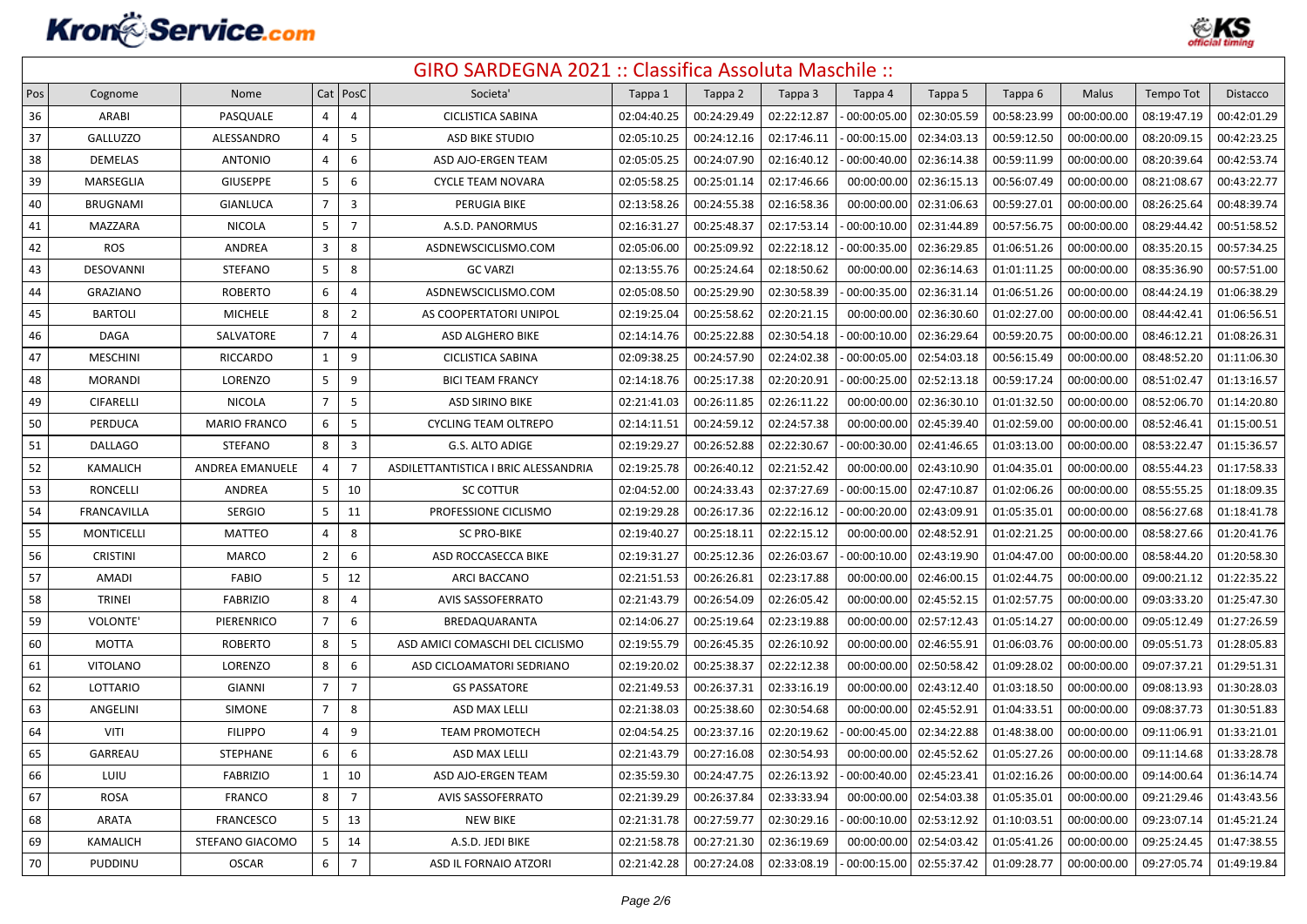

| Pos    | Cognome           | Nome                  |                | $Cat$   PosC            | Societa'                      | Tappa 1     | Tappa 2     | Tappa 3     | Tappa 4     | Tappa 5     | Tappa 6     | Malus       | Tempo Tot   | Distacco    |
|--------|-------------------|-----------------------|----------------|-------------------------|-------------------------------|-------------|-------------|-------------|-------------|-------------|-------------|-------------|-------------|-------------|
| $71\,$ | HANNEMANN         | ALEXANDER             | 4              | 10                      | WATT IS LOVE BERLIN           | 02:21:42.03 | 00:26:42.33 | 02:33:22.20 | 00:00:00.00 | 02:57:21.93 | 01:10:37.02 | 00:01:00.00 | 09:30:45.51 | 01:52:59.61 |
| 72     | <b>PARIS</b>      | <b>GIORGIO</b>        | 9              | $\overline{2}$          | <b>CARINA-BRAO CAFFE'</b>     | 02:21:42.78 | 00:27:23.33 | 02:33:39.94 | 00:00:00.00 | 02:57:22.18 | 01:11:09.52 | 00:01:00.00 | 09:32:17.75 | 01:54:31.85 |
| 73     | ZONA              | PAOLO                 | 8              | 8                       | AMICI MTB LESSONA             | 02:21:54.03 | 00:28:31.80 | 02:36:57.44 | 00:00:00.00 | 02:57:26.68 | 01:07:43.26 | 00:00:00.00 | 09:32:33.21 | 01:54:47.31 |
| 74     | CAPRILE           | AMEDEO                | $\overline{7}$ | 9                       | SPEED WHEEL SAVONA            | 02:21:51.79 | 00:26:02.80 | 02:34:16.44 | 00:00:00.00 | 03:00:49.44 | 01:11:29.77 | 00:00:00.00 | 09:34:30.24 | 01:56:44.34 |
| 75     | PAGNI             | PAOLO                 | 6              | 8                       | ASD PINOCCHIO EXTREME         | 02:28:50.54 | 00:27:27.27 | 02:36:15.69 | 00:00:00.00 | 02:54:03.18 | 01:07:55.26 | 00:00:00.00 | 09:34:31.94 | 01:56:46.04 |
| 76     | <b>MAIORANO</b>   | <b>GIANLUCA</b>       | 5              | 15                      | <b>VEJUS</b>                  | 02:28:29.29 | 00:27:04.54 | 02:34:52.70 | 00:00:00.00 | 03:01:00.64 | 01:06:03.26 | 00:00:00.00 | 09:37:30.43 | 01:59:44.53 |
| 77     | <b>BOER</b>       | <b>GIAN LUCA</b>      | $\mathbf{1}$   | 11                      | ZWEIRAD GEMEINSCHAFT KASSEL   | 02:46:18.82 | 00:26:02.23 | 02:30:39.93 | 00:00:25.00 | 02:51:28.38 | 01:04:34.26 | 00:00:00.00 | 09:38:38.62 | 02:00:52.72 |
| 78     | LAI               | ANDREA                | 3              | 9                       | ASD TEAM BIKE                 | 02:04:42.75 | 00:24:37.71 | 02:10:46.85 | 00:00:45.00 | 04:05:23.91 | 00:55:36.49 | 00:00:00.00 | 09:40:22.71 | 02:02:36.81 |
| 79     | PALVETTI          | SALVATORE             | 9              | $\overline{\mathbf{3}}$ | <b>ASD BOLLINO TEAM</b>       | 02:28:41.04 | 00:28:11.02 | 02:33:37.69 | 00:00:00.00 | 03:01:42.64 | 01:08:19.76 | 00:00:00.00 | 09:40:32.15 | 02:02:46.25 |
| 80     | SALVATORE         | <b>VITO</b>           | $\overline{2}$ | $\overline{7}$          | ASD PEDALE ELETTRICO          | 02:04:50.25 | 00:24:45.18 | 02:10:56.60 | 00:00:30.00 | 04:05:23.91 | 00:55:34.74 | 00:00:00.00 | 09:41:00.68 | 02:03:14.78 |
| 81     | SPOLAOR           | <b>CLAUDIO</b>        | 8              | 9                       | <b>GC VARZI</b>               | 02:21:45.28 | 00:27:03.06 | 02:38:02.20 | 00:00:00.00 | 02:58:54.89 | 01:15:25.03 | 00:00:00.00 | 09:41:10.46 | 02:03:24.56 |
| 82     | LECCA             | SAVERIO               | 3              | 10                      | A.S.D. MARE & MONTI           | 02:21:43.78 | 00:27:05.07 | 02:50:18.93 | 00:00:00.00 | 02:57:09.93 | 01:05:10.76 | 00:00:00.00 | 09:41:28.47 | 02:03:42.57 |
| 83     | STEFANELLI        | RAMON                 | 4              | 11                      | ASD CLUB CICLI MALIN          | 02:30:09.30 | 00:25:44.27 | 02:39:54.46 | 00:00:15.00 | 02:58:54.68 | 01:07:14.26 | 00:00:00.00 | 09:41:41.97 | 02:03:56.07 |
| 84     | <b>CHIALASTRI</b> | <b>MARCO</b>          | 4              | 12                      | ASDBIKELAB                    | 02:05:01.75 | 00:23:32.15 | 02:12:39.64 | 00:00:20.00 | 04:05:23.91 | 00:55:37.75 | 00:00:00.00 | 09:41:55.20 | 02:04:09.30 |
| 85     | <b>FILIPPUCCI</b> | ALESSANDRO            | $\overline{2}$ | 8                       | ASD H3O RACE TEAM             | 03:33:26.22 | 00:24:48.03 | 02:16:49.40 | 00:00:20.00 | 02:31:05.63 | 00:59:25.50 | 00:00:00.00 | 09:45:14.78 | 02:07:28.88 |
| 86     | <b>BRAVO</b>      | <b>STEFANO</b>        | $\overline{7}$ | 10                      | <b>BICISTORE CYCLING TEAM</b> | 02:21:33.78 | 00:27:23.84 | 02:33:51.40 | 00:00:00.00 | 03:03:19.19 | 01:21:37.04 | 00:00:00.00 | 09:47:45.25 | 02:09:59.35 |
| 87     | SANNA             | <b>FEDERICO</b>       | 1              | 12                      | ASD AJO-ERGEN TEAM            | 02:21:18.54 | 00:24:37.35 | 02:23:17.42 | 00:00:40.00 | 02:51:49.43 | 01:48:38.00 | 00:00:00.00 | 09:49:00.74 | 02:11:14.84 |
| 88     | <b>PERSICO</b>    | FRANCESCO             | 9              | $\overline{4}$          | ASD ESERCITO SME              | 02:21:59.54 | 00:28:13.55 | 02:40:08.46 | 00:00:00.00 | 03:04:54.20 | 01:13:58.03 | 00:00:00.00 | 09:49:13.78 | 02:11:27.88 |
| 89     | <b>FRANKE</b>     | <b>DIRK</b>           | 8              | 10                      | WATT IS LOVE BERLIN           | 02:28:56.79 | 00:27:43.78 | 02:38:23.16 | 00:00:00.00 | 03:03:56.69 | 01:10:38.27 | 00:01:00.00 | 09:50:38.69 | 02:12:52.79 |
| 90     | PFEIL             | MICHAEL               | 8              | 11                      | RV BLITZ SPICH                | 03:33:26.22 | 00:23:22.76 | 02:21:38.87 | 00:00:00.00 | 02:36:16.85 | 00:55:51.24 | 00:01:00.00 | 09:51:35.94 | 02:13:50.04 |
| 91     | DE DONA'          | LUIGI                 | 8              | 12                      | ASD CICLI CORTINA             | 02:28:45.04 | 00:27:33.02 | 02:43:10.71 | 00:00:00.00 | 03:04:53.44 | 01:08:20.01 | 00:00:00.00 | 09:52:42.22 | 02:14:56.32 |
| 92     | COVI              | <b>MARIANO</b>        | 8              | 13                      | RUOTE D'ORO                   | 02:22:46.28 | 00:27:37.79 | 02:42:55.71 | 00:00:30.00 | 03:07:04.95 | 01:14:03.28 | 00:00:00.00 | 09:53:58.01 | 02:16:12.11 |
| 93     | PESSION           | ANDREA                | $\overline{7}$ | 11                      | ASD MAX LELLI                 | 02:24:33.03 | 00:28:20.29 | 02:42:48.21 | 00:00:00.00 | 03:08:13.20 | 01:12:05.77 | 00:00:00.00 | 09:56:00.50 | 02:18:14.60 |
| 94     | COCCO             | <b>GIANFRANCO</b>     | $\overline{7}$ | 12                      | <b>ALFO BIKE</b>              | 02:21:41.03 | 00:26:48.09 | 02:26:10.92 | 00:00:00.00 | 02:57:24.14 | 01:48:38.00 | 00:00:00.00 | 10:00:42.18 | 02:22:56.28 |
| 95     | <b>DUPERRET</b>   | ANDRE' WALTER         | $\overline{7}$ | 13                      | DARMSTADT                     | 02:30:49.79 | 00:28:36.03 | 02:43:03.96 | 00:00:00.00 | 03:03:58.44 | 01:13:35.77 | 00:01:00.00 | 10:01:03.99 | 02:23:18.09 |
| 96     | <b>BATTANI</b>    | <b>BRUNO</b>          | 8              | 14                      | ASD DIMONIOS BIKE             | 02:36:17.06 | 00:27:29.00 | 02:41:27.95 | 00:00:00.00 | 03:03:56.44 | 01:13:57.53 | 00:00:00.00 | 10:03:07.98 | 02:25:22.08 |
| 97     | PEGORARO          | <b>ANTONIO</b>        | 10             | 1                       | TEAM TEZZE ARZIGNANO          | 02:48:36.58 | 00:26:43.73 | 02:33:23.15 | 00:00:00.00 | 03:04:53.70 | 01:09:53.02 | 00:00:00.00 | 10:03:30.18 | 02:25:44.28 |
| 98     | PONZANI           | <b>GIULIO</b>         | $\overline{2}$ | 9                       | ASD ZERO TEAM                 | 02:21:25.03 | 00:26:13.35 | 02:34:48.70 | 00:00:05.00 | 02:53:12.67 | 01:48:38.00 | 00:00:00.00 | 10:04:12.75 | 02:26:26.85 |
| 99     | FERRABOSCHI       | <b>MARZIO</b>         | 8              | 15                      | AS COOPERTATORI UNIPOL        | 02:21:45.79 | 00:29:23.06 | 02:42:44.21 | 00:00:00.00 | 03:14:30.46 | 01:18:08.04 | 00:00:00.00 | 10:06:31.56 | 02:28:45.66 |
| 100    | CERIANI           | PAOLO                 | 9              | 5                       | <b>GS PRASECCO BIESSE</b>     | 02:36:33.06 | 00:30:26.99 | 02:43:36.96 | 00:00:00.00 | 03:09:03.45 | 01:11:09.02 | 00:00:00.00 | 10:10:49.48 | 02:33:03.58 |
| 101    | <b>GALLUS</b>     | SIMONE                | $\mathbf{1}$   | 13                      | ASD BIKE TOUR 4 MORI          | 02:36:12.55 | 00:27:41.51 | 02:42:44.97 | 00:00:00.00 | 03:06:58.70 | 01:18:07.55 | 00:00:00.00 | 10:11:45.28 | 02:33:59.38 |
| 102    | TANGIANU          | <b>MORENO</b>         | 3              | 11                      | TRIATHLON TEAM SASSARI        | 02:13:54.26 | 00:37:11.28 | 02:22:14.41 | 00:00:25.00 | 04:05:23.91 | 01:02:57.25 | 00:00:00.00 | 10:21:16.11 | 02:43:30.21 |
| 103    | SCHIAVINO         | <b>ANDREA ROSARIO</b> | $\overline{2}$ | 10                      | <b>TRIATHLON TEAM SASSARI</b> | 02:21:46.54 | 00:25:15.30 | 02:30:17.68 | 00:00:25.00 | 04:05:23.91 | 01:02:35.75 | 00:00:00.00 | 10:24:54.18 | 02:47:08.28 |
| 104    | <b>ROUX</b>       | <b>GILLES</b>         | $\mathbf{1}$   | 14                      | ASD MAX LELLI                 | 02:19:41.77 | 00:24:53.35 | 02:22:08.42 | 00:00:50.00 | 04:05:23.91 | 01:13:53.04 | 00:00:00.00 | 10:25:10.49 | 02:47:24.59 |
| 105    | <b>KARSTEN</b>    | <b>NATTKE</b>         | $\overline{7}$ | 14                      | <b>FSV EILENBURG</b>          | 02:36:30.31 | 00:29:06.50 | 02:57:39.23 | 00:00:00.00 | 03:15:57.73 | 01:13:06.27 | 00:00:00.00 | 10:32:20.04 | 02:54:34.14 |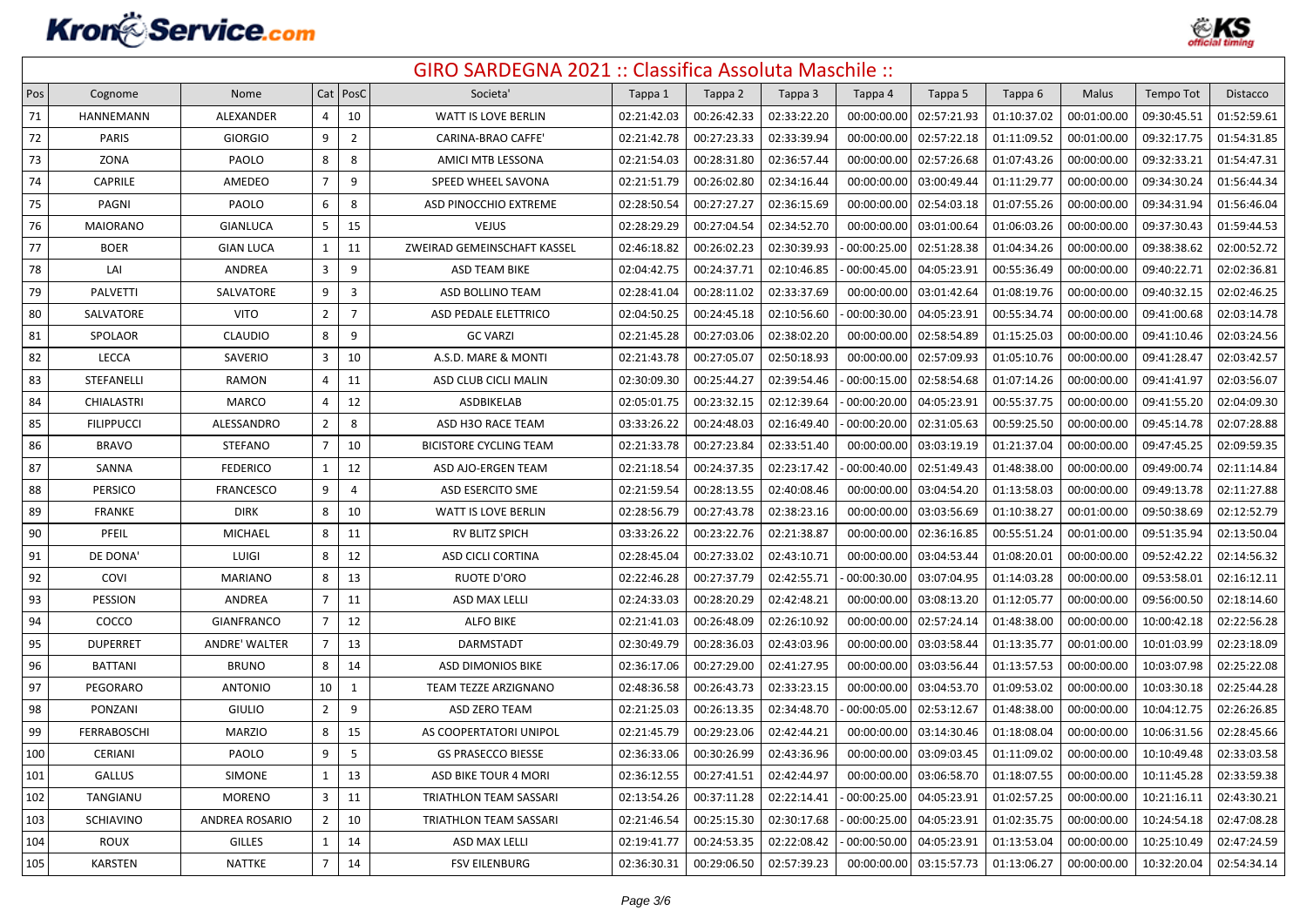

| Pos | Cognome         | Nome                      |                | Cat   PosC     | Societa'                        | Tappa 1     | Tappa 2     | Tappa 3     | Tappa 4     | Tappa 5     | Tappa 6     | Malus       | Tempo Tot   | Distacco    |
|-----|-----------------|---------------------------|----------------|----------------|---------------------------------|-------------|-------------|-------------|-------------|-------------|-------------|-------------|-------------|-------------|
| 106 | NARDELLO        | <b>DANIELE</b>            | 5              | 16             | ASDNEWSCICLISMO.COM             | 02:04:56.50 | 00:23:04.41 | 02:11:19.86 | 00:00:35.00 | 04:05:23.91 | 01:48:38.00 | 00:00:00.00 | 10:32:47.68 | 02:55:01.78 |
| 107 | <b>BONFILS</b>  | <b>FRANCOIS</b>           | 8              | 16             | UC CARQUEIRANNE-PACA            | 02:54:15.34 | 00:28:25.22 | 02:40:28.70 | 00:00:00.00 | 03:15:57.47 | 01:15:12.53 | 00:00:00.00 | 10:34:19.26 | 02:56:33.36 |
| 108 | <b>HERMANS</b>  | JAN                       | 9              | 6              |                                 | 03:05:39.92 | 00:27:27.93 | 02:40:31.95 | 00:00:00.00 | 03:08:44.70 | 01:13:52.03 | 00:00:00.00 | 10:36:16.53 | 02:58:30.63 |
| 109 | <b>TODARO</b>   | CRISTIANO                 | 3              | 12             | A.S.D. MARE & MONTI             | 03:33:26.22 | 00:23:42.78 | 02:17:57.90 | 00:00:20.00 | 02:36:29.14 | 01:48:38.00 | 00:00:00.00 | 10:39:54.04 | 03:02:08.14 |
| 110 | LEMMI           | <b>MAURIZIO</b>           | $\overline{7}$ | 15             | RODMAN AZIMUT SQUADRA CORSE ASD | 02:36:42.30 | 00:30:21.00 | 02:45:47.96 | 00:00:00.00 | 03:28:59.49 | 01:18:05.78 | 00:00:00.00 | 10:39:56.53 | 03:02:10.63 |
| 111 | <b>PASOLINI</b> | <b>FABRIZIO</b>           | 4              | 13             | ATELIER DELLA BICI              | 03:01:37.91 | 00:24:23.19 | 02:16:36.62 | 00:00:50.00 | 04:05:23.91 | 00:55:33.49 | 00:00:00.00 | 10:42:45.12 | 03:04:59.22 |
| 112 | <b>FULCONIS</b> | <b>FABIO</b>              | 9              | $\overline{7}$ | <b>BIKE TEAM MANDELLO</b>       | 02:36:25.30 | 00:29:48.77 | 02:55:35.68 | 00:00:00.00 | 03:24:53.24 | 01:17:47.78 | 00:00:00.00 | 10:44:30.77 | 03:06:44.87 |
| 113 | <b>STELLA</b>   | <b>FRANCO</b>             | 8              | 17             |                                 | 03:04:51.68 | 00:30:36.20 | 02:47:27.72 | 00:00:00.00 | 03:08:43.95 | 01:12:30.53 | 00:01:00.00 | 10:45:10.08 | 03:07:24.18 |
| 114 | LIZZERI         | <b>GIUSEPPINO</b>         | $\overline{2}$ | 11             | ASD AJO-ERGEN TEAM              | 02:21:46.03 | 00:28:48.58 | 02:39:53.18 | 00:00:40.00 | 04:05:23.91 | 01:12:12.27 | 00:00:00.00 | 10:47:23.97 | 03:09:38.07 |
| 115 | <b>PLANETTA</b> | <b>FABIO</b>              | 5              | 17             | <b>TRIATHLON TEAM SASSARI</b>   | 02:31:34.75 | 00:37:11.28 | 02:30:49.16 | 00:00:25.00 | 04:05:23.91 | 01:05:45.01 | 00:00:00.00 | 10:50:19.11 | 03:12:33.21 |
| 116 | <b>DAL CIN</b>  | <b>FRANCO</b>             | 6              | 9              | A.S.D. MARE & MONTI             | 02:21:59.54 | 00:27:38.79 | 02:41:59.96 | 00:00:00.00 | 04:05:23.91 | 01:14:06.52 | 00:00:00.00 | 10:51:08.72 | 03:13:22.82 |
| 117 | PELLEGRINO      | GIANLUIGI                 | 6              | 10             | <b>CIRCOLO CANOTTIERI</b>       | 02:14:03.01 | 00:25:21.03 | 02:16:45.62 | 00:00:00.00 | 04:05:23.91 | 01:48:38.00 | 00:01:00.00 | 10:51:11.57 | 03:13:25.67 |
| 118 | RAIMONDI        | <b>IVANO</b>              | 6              | 11             | <b>SC PRO-BIKE</b>              | 02:24:00.78 | 00:27:19.79 | 03:58:44.00 | 00:00:00.00 | 02:48:53.37 | 01:14:10.28 | 00:00:00.00 | 10:53:08.22 | 03:15:22.32 |
| 119 | <b>MARITANO</b> | <b>MAURO</b>              | 8              | 18             |                                 | 03:04:51.68 | 00:29:18.93 | 02:49:15.47 | 00:00:00.00 | 03:15:56.17 | 01:13:07.27 | 00:01:00.00 | 10:53:29.52 | 03:15:43.62 |
| 120 | <b>BRACCHI</b>  | <b>MICHELE</b>            | $\mathbf{1}$   | 15             | ALTA VALTELLINA BIKE            | 02:59:52.67 | 00:30:12.46 | 02:58:56.49 | 00:00:00.00 | 03:15:56.22 | 01:13:03.02 | 00:00:00.00 | 10:58:00.86 | 03:20:14.96 |
| 121 | <b>BREBBIA</b>  | ANGELO                    | $\overline{7}$ | 16             | ASDNEWSCICLISMO.COM             | 02:54:04.09 | 00:27:50.73 | 02:41:56.21 | 00:00:35.00 | 03:06:17.70 | 01:48:38.00 | 00:00:00.00 | 10:58:11.73 | 03:20:25.83 |
| 122 | ALLER           | PHILIPPE                  | $\mathbf{q}$   | 8              | CSLG GAP 071-08-G               | 02:54:14.59 | 00:30:28.97 | 02:55:40.98 | 00:00:00.00 | 03:20:13.22 | 01:20:45.29 | 00:00:00.00 | 11:01:23.05 | 03:23:37.15 |
| 123 | <b>MARIOTTI</b> | <b>ELISEO</b>             | $\mathbf{q}$   | 9              |                                 | 02:14:19.28 | 00:26:16.38 | 02:26:03.93 | 00:00:00.00 | 04:05:23.91 | 01:48:38.00 | 00:01:00.00 | 11:01:41.50 | 03:23:55.60 |
| 124 | <b>TAFI</b>     | ANDREA                    | $\overline{7}$ | 17             | <b>TEAM CRAINOX</b>             | 02:21:28.03 | 00:24:19.08 | 02:21:52.88 | 00:00:00.00 | 04:05:23.91 | 01:48:38.00 | 00:00:00.00 | 11:01:41.90 | 03:23:56.00 |
| 125 | COLOMBO         | JEAN-CLAUDE               | 9              | 10             | <b>FFC</b>                      | 02:47:36.08 | 00:31:26.74 | 02:55:42.23 | 00:00:00.00 | 03:31:44.75 | 01:21:07.29 | 00:00:00.00 | 11:07:37.09 | 03:29:51.19 |
| 126 | <b>RODIGARI</b> | <b>NICOLA</b>             | 1              | 16             | ALTA VALTELLINA BIKE            | 02:55:30.09 | 00:30:41.97 | 03:01:57.64 | 00:00:00.00 | 03:27:20.19 | 01:13:51.53 | 00:00:00.00 | 11:09:21.42 | 03:31:35.52 |
| 127 | <b>CILLERAI</b> | LORI                      | 10             | $\overline{2}$ | RODMAN AZIMUT SQUADRA CORSE ASD | 02:36:27.80 | 00:29:41.51 | 03:09:27.01 | 00:00:00.00 | 03:34:19.75 | 01:22:42.54 | 00:00:00.00 | 11:12:38.61 | 03:34:52.71 |
| 128 | RIPAMONTI       | <b>MARCO</b>              | $\overline{7}$ | 18             | PROPATRIA MILANO                | 02:41:38.56 | 00:27:44.75 | 03:05:10.26 | 00:00:00.00 | 03:49:42.63 | 01:09:02.03 | 00:00:00.00 | 11:13:18.23 | 03:35:32.33 |
| 129 | ZARRELLI        | GIOVANNI                  | 9              | 11             | PEDALE SETTIMESE                | 02:36:55.55 | 00:30:54.74 | 02:49:17.97 | 00:00:00.00 | 03:28:21.75 | 01:48:38.00 | 00:01:00.00 | 11:15:08.01 | 03:37:22.11 |
| 130 | <b>BELLUCCO</b> | EZIO                      | 8              | 19             | PROPATRIA MILANO                | 02:32:20.56 | 00:31:27.52 | 02:52:22.23 | 00:00:00.00 | 04:05:23.91 | 01:13:48.02 | 00:00:00.00 | 11:15:22.24 | 03:37:36.34 |
| 131 | <b>FALZONE</b>  | CALOGERO                  | 6              | 12             | <b>SC PRO-BIKE</b>              | 02:23:46.79 | 00:25:09.55 | 03:58:44.00 | 00:00:00.00 | 03:14:30.21 | 01:14:10.28 | 00:00:00.00 | 11:16:20.83 | 03:38:34.93 |
| 132 | LAI             | <b>FRANCESCO FEDERICO</b> | 3              | 13             | <b>CUSTOM4 TEAM CASELLI</b>     | 02:28:09.54 | 00:37:11.28 | 02:17:00.91 | 00:00:00.00 | 04:05:23.91 | 01:48:38.00 | 00:01:00.00 | 11:17:23.64 | 03:39:37.74 |
| 133 | LARI            | <b>MANUEL</b>             | $\mathbf{1}$   | 17             | PEDALE CASALASCO                | 02:28:34.29 | 00:26:25.78 | 02:36:19.95 | 00:00:10.00 | 04:05:23.91 | 01:48:38.00 | 00:00:00.00 | 11:25:11.93 | 03:47:26.03 |
| 134 | <b>GIOMBINI</b> | LEONARDO                  | $\overline{7}$ | 19             | PERUGIA BIKE                    | 02:21:58.03 | 00:27:53.04 | 02:41:31.18 | 00:00:00.00 | 04:05:23.91 | 01:48:38.00 | 00:01:00.00 | 11:26:24.16 | 03:48:38.26 |
| 135 | REINDERS        | JOS                       | 8              | 20             |                                 | 02:36:44.31 | 00:26:03.74 | 02:31:01.16 | 00:00:00.00 | 04:05:23.91 | 01:48:38.00 | 00:00:00.00 | 11:27:51.12 | 03:50:05.22 |
| 136 | <b>BUZZI</b>    | PIETRO                    | $\overline{2}$ | 12             | MTB CAPENA                      | 02:21:17.53 | 00:37:11.28 | 03:58:44.00 | 00:00:05.00 | 02:47:10.41 | 01:48:38.00 | 00:00:00.00 | 11:32:56.22 | 03:55:10.32 |
| 137 | DURAND-GASSELIN | <b>JACQUES</b>            | 9              | 12             |                                 | 02:58:01.15 | 00:31:13.46 | 03:02:40.75 | 00:00:00.00 | 03:35:23.45 | 01:26:54.55 | 00:00:00.00 | 11:34:13.36 | 03:56:27.46 |
| 138 | URBANI          | <b>SERGIO</b>             | 7              | 20             | <b>CICLISTICA SABINA</b>        | 02:48:38.09 | 00:30:16.73 | 02:57:38.44 | 00:00:05.00 | 03:34:06.00 | 01:48:38.00 | 00:00:00.00 | 11:39:12.26 | 04:01:26.36 |
| 139 | <b>GIABARDO</b> | MASSIMO                   | q              | 13             | <b>GS VILLORBA</b>              | 02:54:26.59 | 00:31:29.72 | 03:16:48.28 | 00:00:00.00 | 03:35:23.27 | 01:22:40.04 | 00:00:00.00 | 11:40:47.90 | 04:03:02.00 |
| 140 | MICHELANGELI    | ALESSANDRO                | $\mathbf{1}$   | 18             | ASD AJO-ERGEN TEAM              | 02:35:58.30 | 00:28:00.76 | 02:42:58.46 | 00:00:00.00 | 04:05:23.91 | 01:48:38.00 | 00:00:00.00 | 11:40:59.43 | 04:03:13.53 |
|     |                 |                           |                |                |                                 |             |             |             |             |             |             |             |             |             |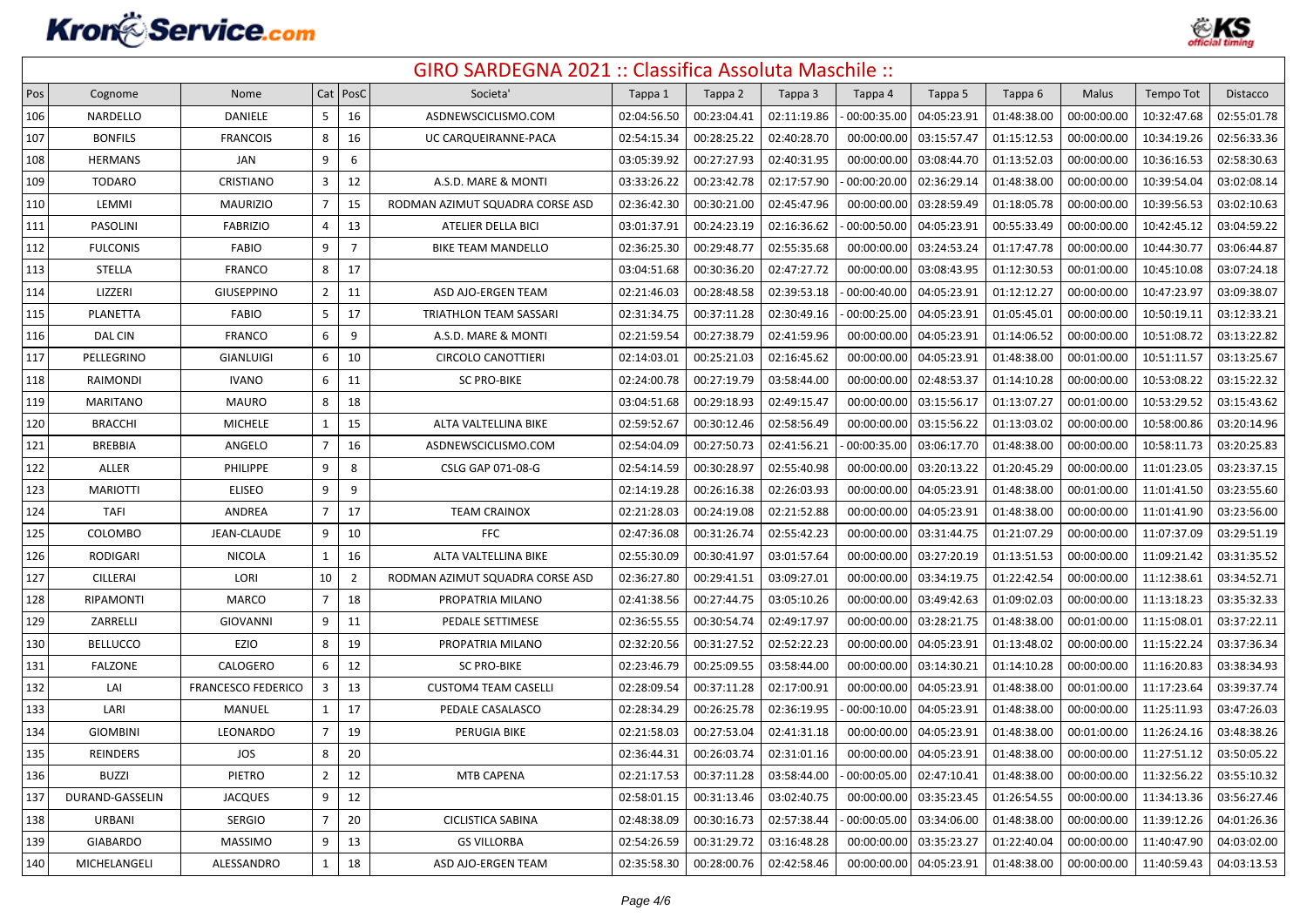

| Pos | Cognome         | Nome                  |                | Cat   PosC     | Societa'                            | Tappa 1     | Tappa 2     | Tappa 3     | Tappa 4     | Tappa 5     | Tappa 6     | Malus       | Tempo Tot   | Distacco    |
|-----|-----------------|-----------------------|----------------|----------------|-------------------------------------|-------------|-------------|-------------|-------------|-------------|-------------|-------------|-------------|-------------|
| 141 | CASON           | <b>DANTE</b>          | 8              | 21             | <b>GS VILLORBA</b>                  | 02:54:26.09 | 00:31:08.73 | 03:16:47.79 | 00:00:00.00 | 03:35:22.76 | 01:29:56.80 | 00:00:00.00 | 11:47:42.17 | 04:09:56.27 |
| 142 | <b>BRINA</b>    | MARCO                 | 6              | 13             | <b>REVOLUTION MTB</b>               | 03:33:26.22 | 00:26:59.03 | 02:33:20.44 | 00:00:00.00 | 04:05:23.91 | 01:09:47.27 | 00:01:00.00 | 11:49:56.87 | 04:12:10.97 |
| 143 | PANTI           | <b>DUCCIO</b>         | 8              | 22             | ASD MAX LELLI                       | 02:56:33.16 | 00:28:40.48 | 03:34:58.82 | 00:00:00.0  | 03:49:42.62 | 01:00:30.76 | 00:00:00.00 | 11:50:25.84 | 04:12:39.94 |
| 144 | <b>GOSETTI</b>  | <b>GIORGIO</b>        | 9              | 14             | CARINA-BRAO CAFFE'                  | 03:33:26.22 | 00:37:11.28 | 02:48:35.98 | 00:00:00.00 | 03:07:03.95 | 01:48:38.00 | 00:01:00.00 | 11:55:55.43 | 04:18:09.53 |
| 145 | <b>VIZZI</b>    | LUIGI                 | 10             | $\overline{3}$ | ASD PEDALE GODIASCHESE              | 03:00:26.41 | 00:32:21.22 | 03:14:58.02 | 00:00:00.00 | 03:42:07.10 | 01:34:06.56 | 00:00:00.00 | 12:03:59.31 | 04:26:13.41 |
| 146 | <b>CAPELLI</b>  | ANDREA                | 4              | 14             | TEAM DE ROSA SANTINI                | 02:21:45.53 | 00:24:48.31 | 03:58:44.00 | 00:00:00.00 | 04:05:23.91 | 01:12:53.29 | 00:01:00.00 | 12:04:35.04 | 04:26:49.14 |
| 147 | <b>ROTA</b>     | <b>IVAN</b>           | 8              | 23             | VELO RACING PALAZZAGO               | 02:54:37.84 | 00:33:28.23 | 03:21:59.79 | 00:00:00.00 | 03:52:44.62 | 01:35:55.32 | 00:00:00.00 | 12:18:45.80 | 04:40:59.90 |
| 148 | <b>NENCINI</b>  | <b>ROMANO</b>         | 10             | $\overline{4}$ |                                     | 03:01:38.91 | 00:33:53.72 | 03:24:36.04 | 00:00:00.00 | 03:49:58.63 | 01:31:00.55 | 00:00:00.00 | 12:21:07.85 | 04:43:21.95 |
| 149 | PECCHILLO       | <b>SERGIO</b>         | 8              | 24             | <b>ASD TEAM CHITTI</b>              | 03:07:18.67 | 00:32:26.94 | 03:29:46.55 | 00:00:00.00 | 04:05:23.91 | 01:16:33.29 | 00:00:00.00 | 12:31:29.36 | 04:53:43.46 |
| 150 | ALBIZZATI       | <b>DANILO RAUL</b>    | 10             | 5              | ASD TEAM GREEN BIKE                 | 02:36:51.30 | 00:30:45.50 | 03:58:44.00 | 00:00:00.00 | 04:05:23.91 | 01:19:52.03 | 00:01:00.00 | 12:32:36.74 | 04:54:50.84 |
| 151 | PINTORE         | MARCO                 | $\mathbf{1}$   | 19             | S.C. MONTEPONI A.C.D.               | 02:04:44.50 | 00:37:11.28 | 03:58:44.00 | 00:00:00.00 | 04:05:23.91 | 01:48:38.00 | 00:01:00.00 | 12:35:41.69 | 04:57:55.79 |
| 152 | <b>BALZANO</b>  | <b>GIORGIO</b>        | 5              | 18             | <b>TECHNO BIKE</b>                  | 02:04:45.00 | 00:37:11.28 | 03:58:44.00 | 00:00:00.00 | 04:05:23.91 | 01:48:38.00 | 00:01:00.00 | 12:35:42.19 | 04:57:56.29 |
| 153 | <b>SOLINAS</b>  | <b>ANTONIO GAVINO</b> | 4              | 15             | G.S. ROYAL BIKE SS A.S.D.           | 02:04:50.75 | 00:37:11.28 | 03:58:44.00 | 00:00:00.00 | 04:05:23.91 | 01:48:38.00 | 00:01:00.00 | 12:35:47.94 | 04:58:02.04 |
| 154 | <b>SOLINAS</b>  | PIETRO                | 4              | 16             | S.C.LOGUDORO                        | 02:04:53.75 | 00:37:11.28 | 03:58:44.00 | 00:00:00.00 | 04:05:23.91 | 01:48:38.00 | 00:01:00.00 | 12:35:50.94 | 04:58:05.04 |
| 155 | <b>ASCIONE</b>  | EMANUELE              | 3              | 14             | A.S.D. FULLGAS BY SERSE COPPI       | 02:04:54.75 | 00:37:11.28 | 03:58:44.00 | 00:00:00.00 | 04:05:23.91 | 01:48:38.00 | 00:01:00.00 | 12:35:51.94 | 04:58:06.04 |
| 156 | <b>BASSO</b>    | <b>ROBERTO</b>        | 5              | 19             | A.S.D. FULLGAS BY SERSE COPPI       | 02:04:57.50 | 00:37:11.28 | 03:58:44.00 | 00:00:00.00 | 04:05:23.91 | 01:48:38.00 | 00:01:00.00 | 12:35:54.69 | 04:58:08.79 |
| 157 | PISANU          | ANDREA                | $\overline{2}$ | 13             | ASD CICLO CLUB ANTONIO MANCA        | 02:05:01.13 | 00:37:11.28 | 03:58:44.00 | 00:00:00.0  | 04:05:23.91 | 01:48:38.00 | 00:01:00.00 | 12:35:58.32 | 04:58:12.42 |
| 158 | <b>MASCIA</b>   | <b>MATTEO</b>         | $\overline{2}$ | 14             | S.C. MONTEPONI A.C.D.               | 02:05:03.50 | 00:37:11.28 | 03:58:44.00 | 00:00:00.0  | 04:05:23.91 | 01:48:38.00 | 00:01:00.00 | 12:36:00.69 | 04:58:14.79 |
| 159 | <b>SOLINAS</b>  | PIERPAOLO             | 5              | 20             | A.S.D. FULLGAS BY SERSE COPPI       | 02:05:22.25 | 00:37:11.28 | 03:58:44.00 | 00:00:00.0  | 04:05:23.91 | 01:48:38.00 | 00:01:00.00 | 12:36:19.44 | 04:58:33.54 |
| 160 | CRESCENZO       | <b>ORAZIO</b>         | $\overline{7}$ | 21             | ASD ESERCITO SME                    | 02:59:39.66 | 00:32:35.46 | 03:26:40.04 | 00:00:00.00 | 04:00:57.39 | 01:36:05.32 | 00:01:00.00 | 12:36:57.87 | 04:59:11.97 |
| 161 | <b>SCOTTI</b>   | <b>MARCO</b>          | 4              | 17             | A.S.D. MARE & MONTI                 | 03:33:26.22 | 00:37:11.28 | 03:06:11.51 | 00:00:00.00 | 03:31:44.50 | 01:48:38.00 | 00:00:00.00 | 12:37:11.51 | 04:59:25.61 |
| 162 | PITTACOLO       | <b>MICHELE</b>        | 6              | 14             | PITTABIKE ASD                       | 02:21:17.53 | 00:22:42.85 | 03:58:44.00 | 00:00:00.00 | 04:05:23.91 | 01:48:38.00 | 00:01:00.00 | 12:37:46.29 | 05:00:00.39 |
| 163 | GARAU           | <b>FRANCESCO</b>      | 9              | 15             | <b>DONORI BIKE TEAM</b>             | 03:33:26.22 | 00:30:34.79 | 03:13:54.28 | 00:00:00.00 | 03:46:14.61 | 01:32:49.06 | 00:01:00.00 | 12:37:58.96 | 05:00:13.06 |
| 164 | DEFFENU         | DANIELE               | 6              | 15             | ASD AJO-ERGEN TEAM                  | 02:31:07.04 | 00:37:11.28 | 03:58:44.00 | 00:00:00.00 | 03:42:09.85 | 01:48:38.00 | 00:01:00.00 | 12:38:50.17 | 05:01:04.27 |
| 165 | <b>DORE</b>     | GIOVANNI              | 3              | 15             | ASD CICLO CLUB ANTONIO MANCA        | 02:13:56.51 | 00:37:11.28 | 03:58:44.00 | 00:00:00.00 | 04:05:23.91 | 01:48:38.00 | 00:01:00.00 | 12:44:53.70 | 05:07:07.80 |
| 166 | <b>CONSANI</b>  | LELIO                 | 5              | 21             | ASD EMMEDI LANUSEI                  | 02:19:24.53 | 00:37:11.28 | 03:58:44.00 | 00:00:00.00 | 04:05:23.91 | 01:48:38.00 | 00:01:00.00 | 12:50:21.72 | 05:12:35.82 |
| 167 | <b>ADDIS</b>    | <b>ANTONIO</b>        | 5              | 22             | S.C. TEMPIO                         | 02:21:21.78 | 00:37:11.28 | 03:58:44.00 | 00:00:00.00 | 04:05:23.91 | 01:48:38.00 | 00:01:00.00 | 12:52:18.97 | 05:14:33.07 |
| 168 | LORIGA          | <b>EMANUELE</b>       | 5              | 23             | A.S.D. CANNEDU ITTIRI ANTONIO MANCA | 02:21:38.78 | 00:37:11.28 | 03:58:44.00 | 00:00:00.00 | 04:05:23.91 | 01:48:38.00 | 00:01:00.00 | 12:52:35.97 | 05:14:50.07 |
| 169 | <b>TROMBINI</b> | ALESSANDRO            | 8              | 25             | EQUILIBRIO URBANO MILANO A.S.D.     | 02:21:42.54 | 00:37:11.28 | 03:58:44.00 | 00:00:00.00 | 04:05:23.91 | 01:48:38.00 | 00:01:00.00 | 12:52:39.73 | 05:14:53.83 |
| 170 | <b>CARTA</b>    | PIETRO                | 5              | 24             | <b>CYCLING TEAM PROGETTO SPORT</b>  | 02:21:42.78 | 00:37:11.28 | 03:58:44.00 | 00:00:00.00 | 04:05:23.91 | 01:48:38.00 | 00:01:00.00 | 12:52:39.97 | 05:14:54.07 |
| 171 | SECHI           | LUIGI                 | 6              | 16             | ASD AJO-ERGEN TEAM                  | 02:21:46.28 | 00:37:11.28 | 03:58:44.00 | 00:00:00.00 | 04:05:23.91 | 01:48:38.00 | 00:01:00.00 | 12:52:43.47 | 05:14:57.57 |
| 172 | CARRU           | ANGELO                | 6              | 17             | ASD AJO-ERGEN TEAM                  | 02:21:56.78 | 00:37:11.28 | 03:58:44.00 | 00:00:00.00 | 04:05:23.91 | 01:48:38.00 | 00:01:00.00 | 12:52:53.97 | 05:15:08.07 |
| 173 | <b>PINTUS</b>   | PAOLO                 | $\overline{7}$ | 22             | ASD IL FORNAIO ATZORI               | 02:22:00.28 | 00:37:11.28 | 03:58:44.00 | 00:00:00.0  | 04:05:23.91 | 01:48:38.00 | 00:01:00.00 | 12:52:57.47 | 05:15:11.57 |
| 174 | LA MARCA        | ALESSANDRO            | $\overline{2}$ | 15             | <b>ROMPI BIKE</b>                   | 02:22:01.53 | 00:37:11.28 | 03:58:44.00 | 00:00:00.0  | 04:05:23.91 | 01:48:38.00 | 00:01:00.00 | 12:52:58.72 | 05:15:12.82 |
| 175 | SANNA           | <b>GIOVANNI</b>       | $\overline{7}$ | 23             | ASD AJO-ERGEN TEAM                  | 02:22:23.29 | 00:37:11.28 | 03:58:44.00 | 00:00:00.00 | 04:05:23.91 | 01:48:38.00 | 00:01:00.00 | 12:53:20.48 | 05:15:34.58 |
|     |                 |                       |                |                |                                     |             |             |             |             |             |             |             |             |             |